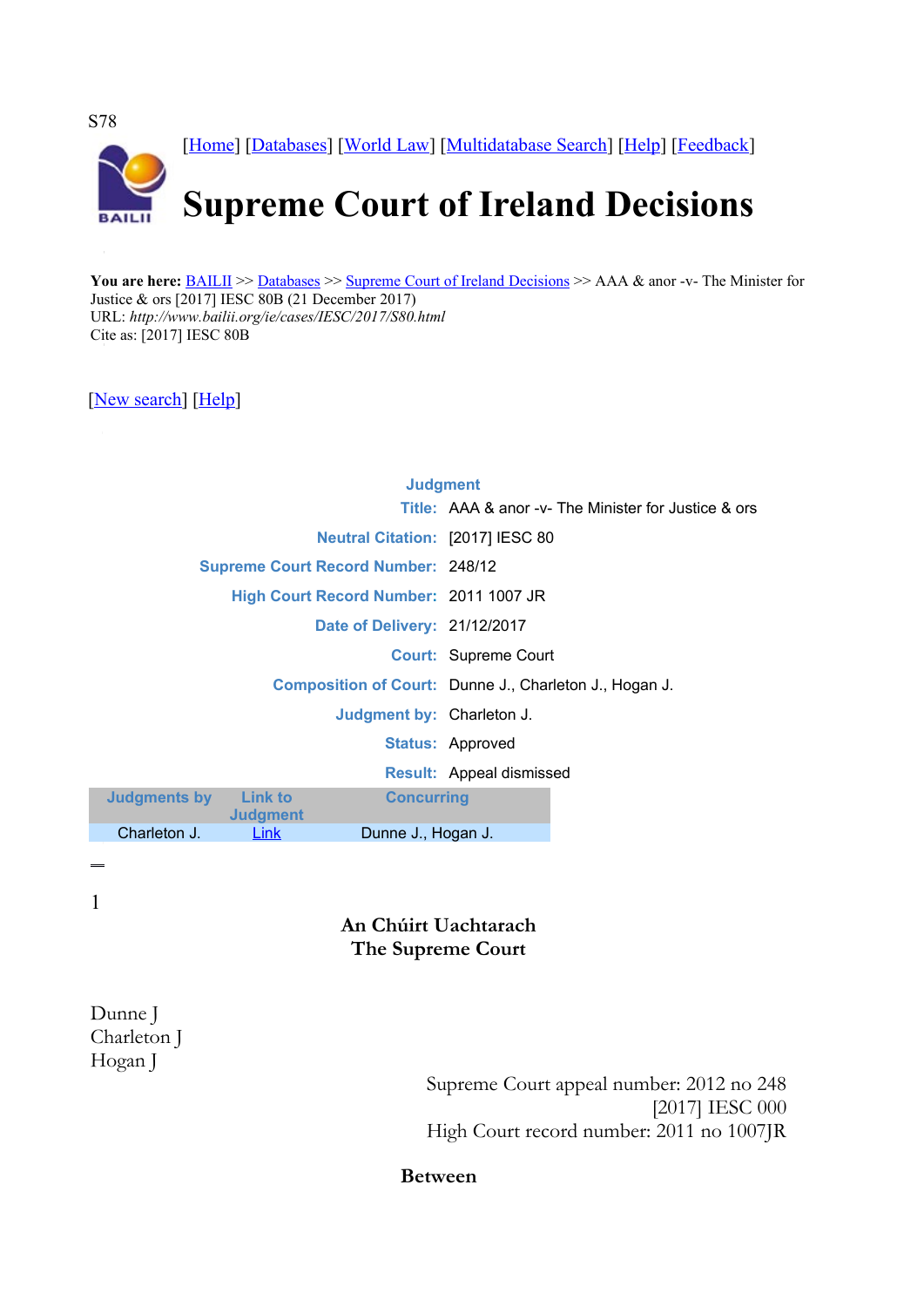### **AAA and JAA (an infant suing by his mother and next friend AAA) and EAA (an infant suing by her mother and next friend AAA) and SAA (an infant suing by his mother and next friend AAA) (Nigeria) Applicants/Appellants**

**- and -**

## **The Minister for Justice, Ireland and the Attorney General Respondents**

### **Judgment of Mr Justice Peter Charleton of Thursday the 21st of December 2017**

1. This appeal on a failed refugee status claim and unsuccessful subsidiary protection application arises most immediately from the judgment of Cooke J in the High Court of 17 May 2012. The consequent notice of appeal is dated 5 June 2012. The original notice of motion seeking leave to apply for judicial review was dated 14 November 2011 and sought 15 reliefs on behalf of the applicants.

2. In essence, on the hearing of this appeal, the argument centred on the refusal of the trial judge to grant leave to the applicants to commence a judicial review proceeding on three grounds: that, firstly, where an applicant is refused subsidiary protection by the respondent Minister, there must be an effective judicial scrutiny of that decision by way of a full appeal on the law and on the merits; that, secondly, there has been an absence of a practical examination of the claim due to the applicant not having received an oral interview prior to the decision; and, thirdly, that the decision of the trial judge ought to have awaited and should have been bound by the interpretation of the relevant legislation by the Court of Justice of the European Union. Cooke J granted the applicants leave to apply for judicial review on the following sole ground, as set out in the order of the Court dated 17 May 2012:

> The deportation orders are invalid by reason of the first named Respondent not having personally considered whether the State's nonrefoulement obligations would be breached by the deportation of the Applicants

3. In a judgment delivered on 10 September 2013, McDermott J refused the application for judicial review.

### **Application for leave**

4. The test for leave to commence judicial review was set out in *G v Director of Public Prosecutions* [1994] 1 IR 374 by Finlay CJ at pages 377-378:

> An applicant must satisfy the court in prima facie manner by the facts set out in his affidavit and submissions made in support of his application of the following matters:-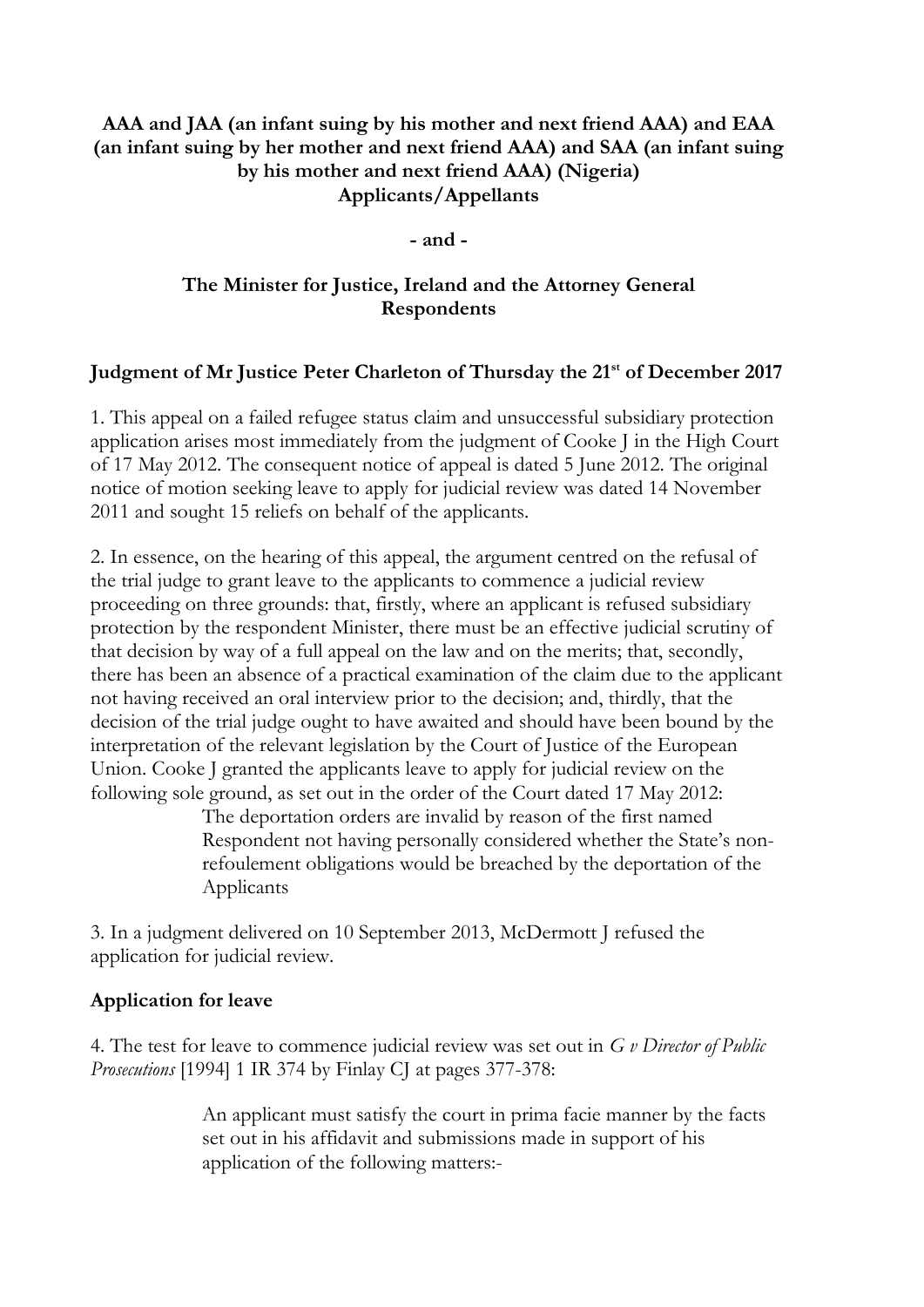(a) That he has a sufficient interest in the matter to which the application relates to comply with rule 20(4).

(b) That the facts averred in the affidavit would be sufficient, if proved, to support a stateable ground for the form of relief sought by way of judicial review.

(c) That on these facts an arguable case in law can be made that the applicant is entitled to the relief which he seeks.

(d) That the application has been made promptly and … within the ... [relevant] time limits...

(e) That the only effective remedy, on the facts established by the applicant, which the applicant could obtain would be in order by way of judicial review or, if there be an alternative remedy, that the application by way of judicial review is, in all the facts of the case, a more appropriate method of procedure.

5. In discussing the above test, in *EsmÉ v Minister for Justice* [\[2015\] IESC 26,](http://www.bailii.org/ie/cases/IESC/2015/S26.html) Charleton J stated the following at paragraph 15:

> Any issue in law can be argued: but that is not the test. A point of law is only arguable within the meaning of the relevant decisions if it could, by the standards of a rational preliminary analysis, ultimately have a prospect of success. It is required for an applicant for leave to commence judicial review proceedings to demonstrate that an argument can be made which indicates that the argument is not empty. There would be no filtering process were mere arguability to be the test without, at the same time, taking into account that trivial or unstatable cases are to be excluded: the standard of the legal point must be such that, in the absence of argument to the contrary, the thrust of the argument indicates that reasonable prospects of success have been demonstrated. It is still required to be shown that a prima facie legal argument has been established.

6. It was further noted at paragraph 12 that "application for judicial review of decisions made by the Refugee Applications Commissioner, the Refugee Appeals Tribunal and the respondent Minister are generally subject to a more stringent test than normal before leave to commence judicial review may be granted." In this case, however, the *G* test is applied.

### **Background**

7. The applicants are a mother and three children, constituting what is claimed to be a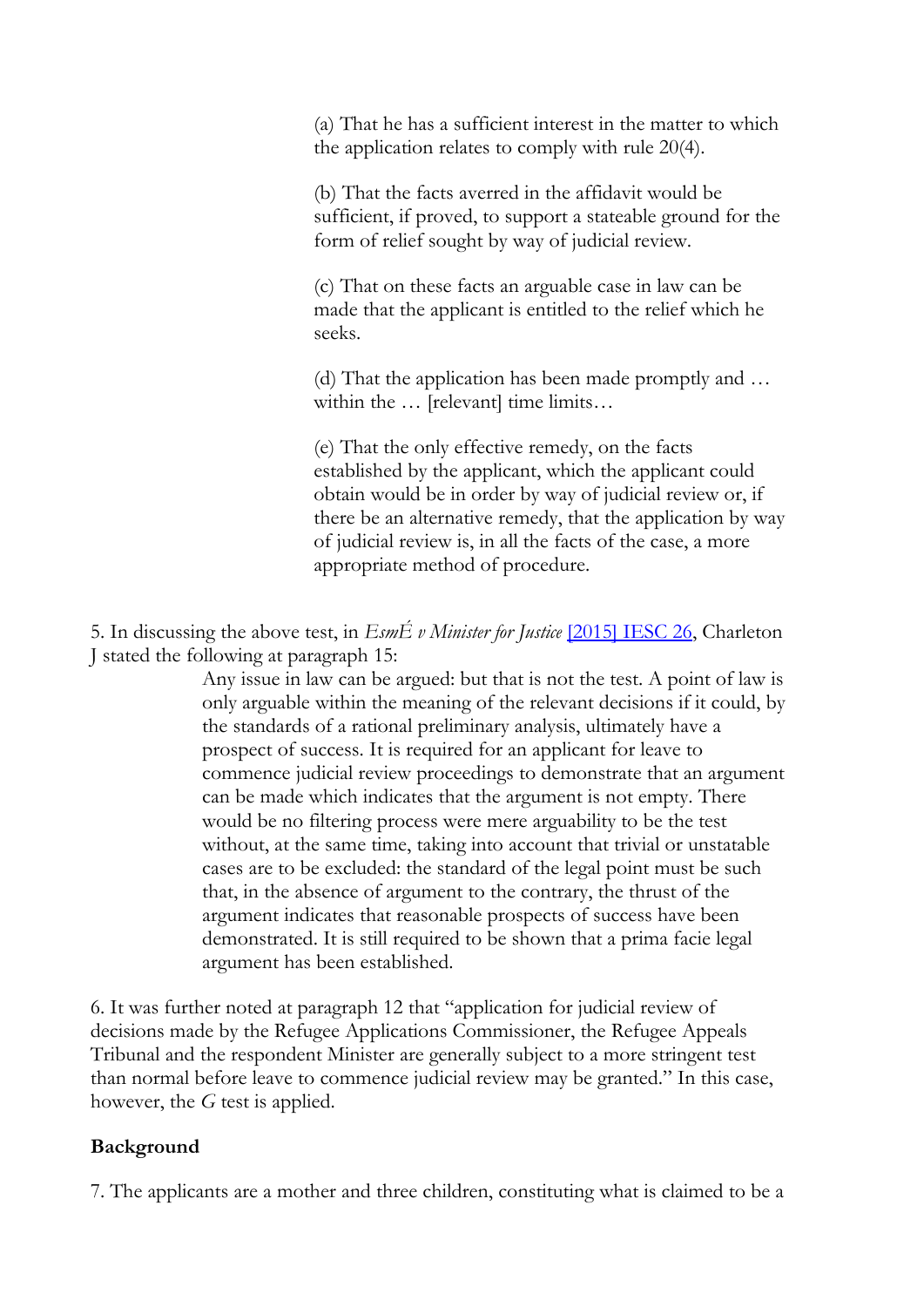single-parent family, due to what were alleged to be violent circumstances which caused the father to disappear, and it was alleged another child, but which were found to be incredible when examined by the Refugee Applications Commissioner and the Refugee Appeals Tribunal. The applicants came to Ireland on or around 17 July 2007 when the mother was pregnant. The Refugee Appeals Tribunal, having heard oral evidence and considered documentation, which did not include any personal papers of any of the applicants, rejected their claim to qualify for refugee status on 30 August 2010. On the applicants being written to by the respondent Minister, informing them of their entitlement to apply for leave to remain on humanitarian grounds and to apply for subsidiary protection, they so applied. These applications were rejected by the respondent Minister on 5 June 2011 and consequently, deportation orders were signed by the respondent Minister on 27 September 2011 and notified by letter to the applicants on 4 October 2011. On 14 December 2011, all of the applicants were repatriated to Nigeria and have been living there for the last six years. Their current circumstances are unknown. Even still, they instructed their solicitors to pursue this appeal and have "remained in touch", according to submissions on the appeal. Even if, as counsel for the respondents suggested, there were any up-to-date information as to their circumstances, this might be of little value as the possibilities of verification or checking such information would be minimal.

8. The first applicant claims that she lived in an oil-rich area of Nigeria and that her family had had no difficulty up to 10 March 2007. The address which she gave was spelt variously and inconsistently as between her written applications and later oral hearings. Her account was of rape, the abduction of her husband and eldest son, beatings, threats and extortion inflicted on her family by a group of unknown men in consequence of her family giving shelter to four unknown expatriates from Europe and Canada who worked in the oil industry. Upon this experience, she sought help from tribal elders, from the police and from the "Celestial Church of God", a Christian group, but to no avail. Assistance was available, however, from the Catholic Church and after obtaining sanctuary there for what she stated was almost a month, she travelled with her family by air to Ireland, stopping once. The stopping place was described as unknown in her written documentation but was later claimed to be France.

9. At her address in Nigeria, the first applicant claimed to live in an apartment. This accommodation, however, was supposed to have had a basement. Four men came rushing into the apartment on 10 March 2007 and asked for help because they were being "pursued by Niger-Delta militants." The trouble was, apparently, money, specifically a demand for  $f(20,000)$ . They begged her husband to "save them from being taken away by the militant boys". They agreed to help them "by letting them into our apartment and hide them where nobody could see them." This apparently was in a hole in the kitchen which was covered up so that the militants, when they came, "checked the whole apartment but could not find anybody". It was claimed that they beat up her husband. It was also claimed that the militants then left but returned a day or so later when the expatriates continued to hide in the basement or hole. Even though, apparently, the family had nothing to do with this issue as to debt,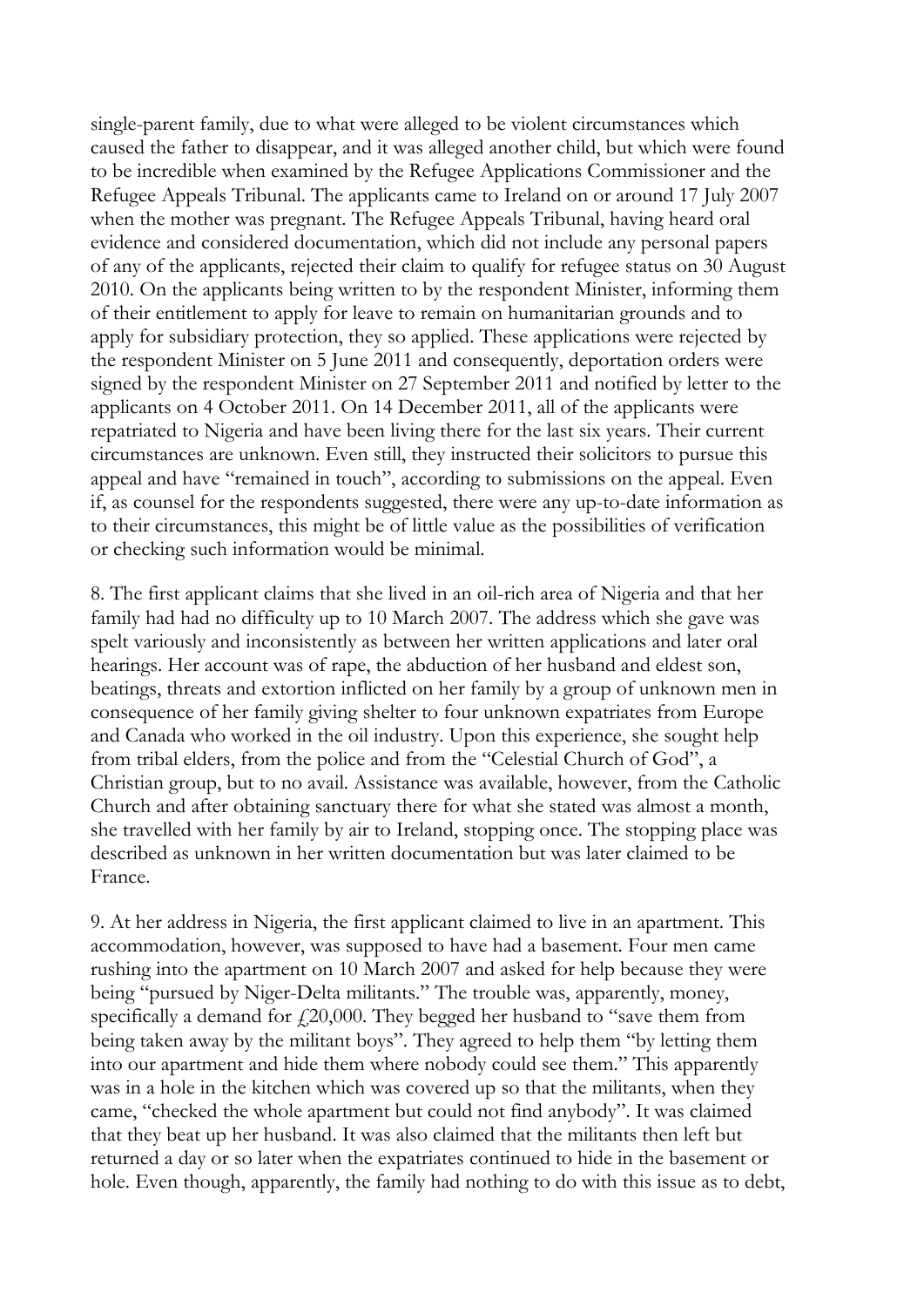or whatever it was, the militants continued to demand money from them and savagely beat her husband "to the extent they removed one of his tooth, slapped me and also threw the children in the chair". A "one week ultimatum to make the money available to them" was given or else "they would deal with us ruthlessly". About two weeks later, the militants called again and beat up her husband and it is said abducted him and her eldest son. The militants continued to return, it was claimed, and on one of the occasions even though the men were not in the basement or hole, they had been seen by the militants escaping out of the backyard and so considered that they had been sheltered by this family. On one occasion, the applicant claims to have been raped and described this as being perpetrated by one man though on another occasion referred to multiple perpetrators.

10. Oral evidence was given before both the Refugee Applications Commissioner and the Refugee Appeals Tribunal. The decision of the appellate statutory body was given on 30 August 2010. In it, the deciding member summarised the evidence of the first applicant in relation to her giving refuge to "Roy and Gerard and two other Canadian guys." Reference was also made to her going to Ijaw elders to look for their help and resort to the police, who it was claimed, would do nothing.

11. The claim was assessed under the Refugee Act 1996, as amended. Referencing s 11B, the deciding member had regard to the criteria therein stated in relation to credibility. The decision, no correction being herein made, states:

> The … Applicant has submitted no personal documentation from her Country of Origin to confirm that she ever had the difficulties she alleges in her Country of Origin or that she ever lived and resided in Port Harcourt. … On examination of this Applicant's claim a number of inconsistencies and credibility issues arise which are not properly explained by the Applicant and are such that I do not believe that she ever had the difficulties she alleges in her Country of Origin or has any fear of returning there as she claims. The Applicant was asked to write down her address at which she resided in Port Harcourt and she wrote it down in her evidence at appeal as [address redacted]. It was put to the Applicant that she had given a different spelling for her address at which she claimed to have resided … in her Questionnaire. … The Applicant was asked as to why did she write this and she replied "that's the spelling I wrote there for you". … The Applicant did not claim to have any such uncertainty or difficulty spelling this name prior to the inconsistency in her account being put to her in her evidence at appeal and I found her to be vague and evasive in the explanations offered by her for the inconsistency. In her evidence … the Applicant described the alleged incident of the  $6<sup>th</sup>$  May, 2007 in which she claimed she was raped. In her evidence … she stated that it was four militants that called to her home on this occasion. She says that she was raped by only one of them. It was put to the Applicant that in her Questionnaire she had stated "on the  $6<sup>th</sup>$  of May 2007 two of the militants came to the house again, they raped me in the presence of my kids." When this was put to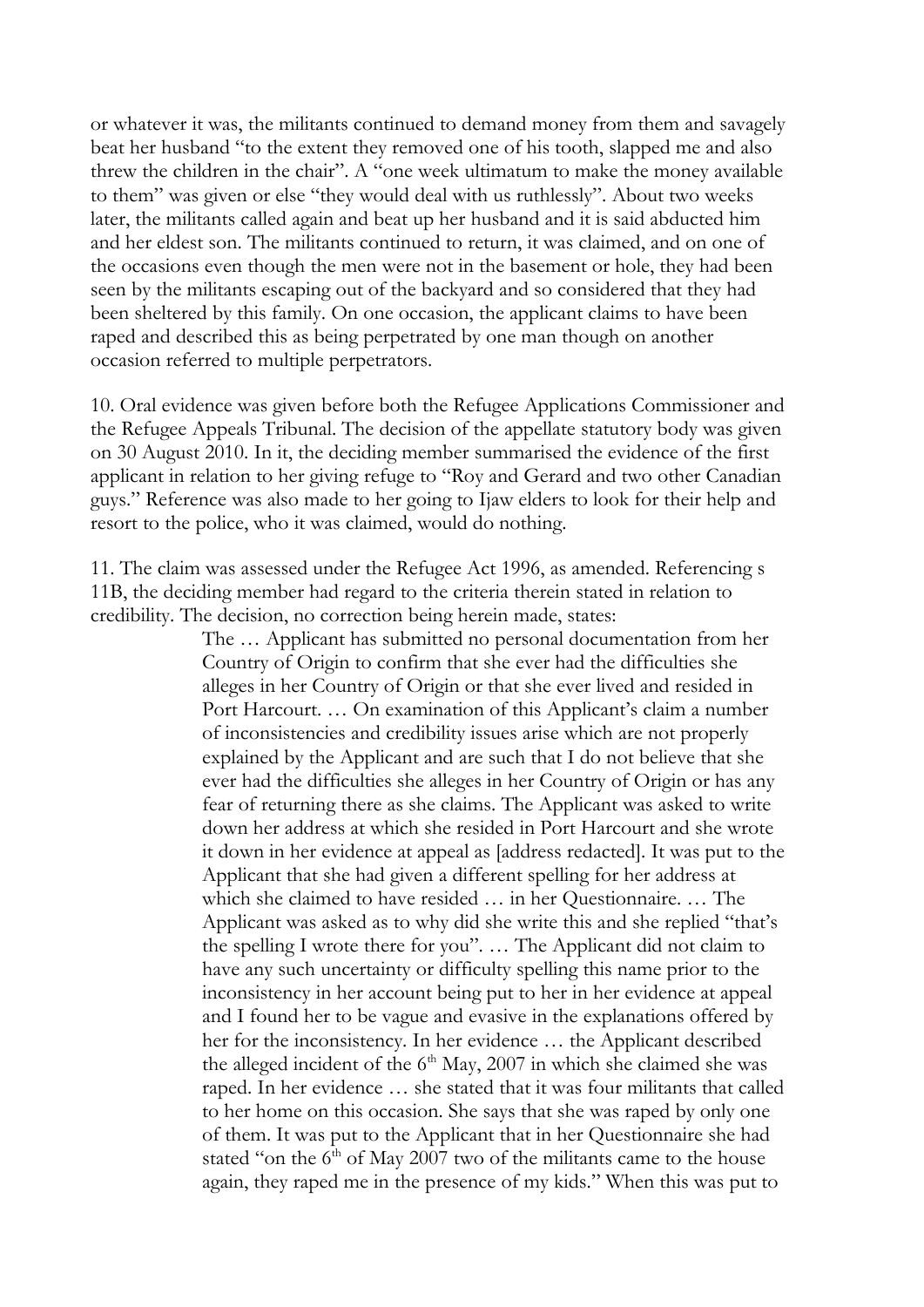the Applicant the Applicant stated that there were four. She says two of them stayed at the gate and two of them came into the house. She confirmed that it was only one of them that raped her however. It was put to the Applicant that her Questionnaire referred to two of the militants coming to the house and stated "they raped me". The Applicant was asked to explain the inconsistency and she stated that "when she wants to say it now she uses they for them".

12. The deciding member found the applicant to be "vague and evasive in her manner of answering questions raised by the Tribunal" and found that "her manner of answering such questions was … a deliberate attempt by her to confuse the evidence." It was ruled that she had held no fear of persecution in respect of herself or her children. Consequently, it was ruled that the burden of proof, described as being that there is a "reasonable degree of likelihood" that the person claiming refugee status "will be persecuted for a Convention reason" if they return to their country of origin was not discharged.

13. Turning to the letters sent on behalf of the applicants claiming humanitarian leave to remain within the State and for subsidiary protection, it is notable that no fact beyond the original allegations and certain humanitarian issues as to the social integration of the family were advanced. In addition, a multitude of material was advanced as to the position of the police in Nigeria. This was generally available material but without the original allegation having foundation or credibility, it would prove to be only of general, as opposed to specific, interest.

### **Subsidiary Protection**

14. Regulation 2(1) of the European Communities (Eligibility for Protection) Regulations 2006 states that a person is entitled to subsidiary protection where, not being a national of a Member State of the European Union, not qualifying for refugee status, and not being a war criminal, is a person "in respect of whom substantial grounds have been shown for believing that the person concerned, if returned to his or her country of origin, would face a real risk of suffering serious harm" and "is unable, or, owing to such risk, unwilling to avail himself or herself of the protection of that country". A refugee is someone whose country would threaten the "life or freedom of that person … on account of his or her race, religion, nationality, membership of a particular social group or political opinion"; see s 5 of the Refugee Act 1996. In contrast, a person claiming subsidiary protection does not need to show this form of targeted persecution. Rather their country has to be demonstrated to be one where random violence has broken out, as in a civil war or invasion by a foreign power, so that the place is unsafe, leaving people at risk of serious harm. Due to human nature, serious harm occurs to citizens and visitors even in the best organised countries simply because criminals do not limit their activities to computer fraud or pick-pocketing, but also resort to bank robberies and burglaries using deadly weapons. Such countries, being in a state of peace, have competent police forces. For subsidiary protection to be availed of in another country, what would be more akin to a state of general lawlessness resulting in random violence in the country of origin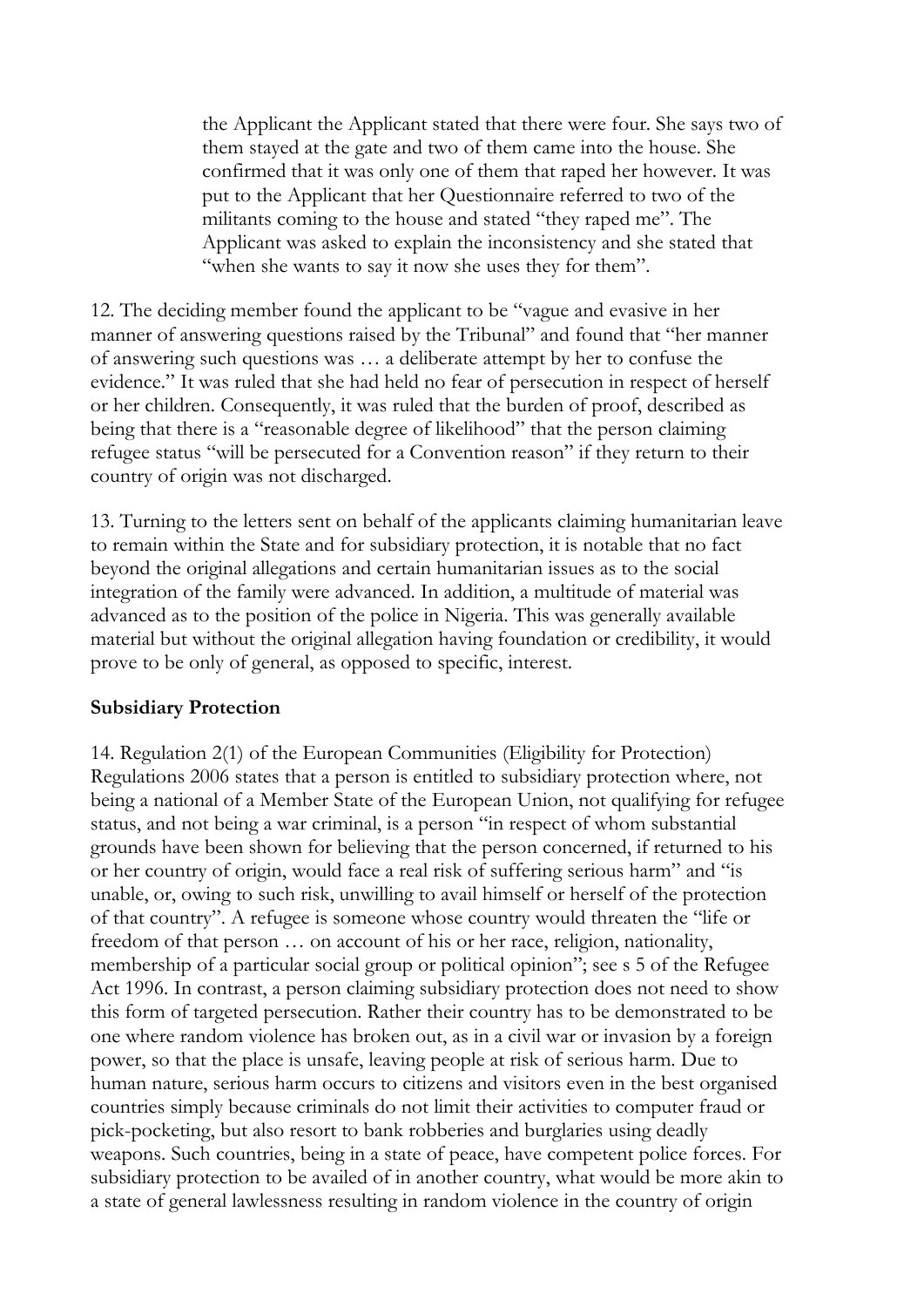needs to be demonstrated; see *FN v Minister for Justice* [\[2009\] 1 IR 88,](http://www.bailii.org/cgi-bin/redirect.cgi?path=/ie/cases/IEHC/2008/H107.html) and also see Case C-285/12, *Diakite v Commissaire gÉnÉral aux rÉfugiÉs et aux apatrides*, where at paragraph 21 the Court of Justice referred to "internal armed conflict, provided that such conflict involves indiscriminate violence".

15. *Refoulement*, the return of a person from a country where they are safe to a country where they will be at risk of being persecuted, is forbidden in international law and by s 5 of the Refugee Act 1996. A person may, by way of example, leave a country on business to subsequently find out that a new regime has found favour with the electorate or has taken power by force, or by a combination of force and fraud as in the Germany of 1933, and has declared that particular sectors of society are excluded from any human rights protection. This may be temporary, but once refugee status has been granted under Irish law, the circumstances for revoking it are limited. It is what is happening on the ground at the time in the country of origin that is important, and it is the immediate or reasonably apprehended nature of the threat to the group from which the refugee hails that determines the granting of such status. Consequently, the international protection that may be granted can result from fleeing a country or can be in consequence of a change in social organisation when an applicant has left. It is just as valid to be a refugee *sur place* as to be a refugee who has fled active persecution. The test required to be met by the Regulation for subsidiary protection also carries that test of immediacy. To qualify for subsidiary protection, the person must face a risk of serious harm from generalised or random violence "if returned" to their country of origin just as a person cannot "be expelled from the State or returned in any manner whatsoever to the frontiers of territories", under s 5 of the Refugee Act where such would give rise to the threat of persecution on ethnic, religious, national, or social grounds.

16. Here, the applicants are currently in Nigeria. They did not advance credible evidence to the respondent Minister which demonstrated that they were at serious risk of indiscriminate violence from armed conflict. Consequently, they are not eligible for subsidiary protection. Any situation of illegal expulsion from the State argued to be part of a scheme of undermining international protection does not arise for decision on this appeal. No such case was ever made out.

# **Effective remedy**

17. The applicants claim to have been denied an effective remedy since, they argue, the decision of the respondent Minister is not subject to judicial scrutiny. In particular, it was said that the absence of a right of appeal with the possibility of an *ex nunc* review, meaning a review of the situation as of now, amounted to a denial of an effective review.

18. Undoubtedly, under the system in place at the time of these decisions, it was not open to the High Court engaged in a judicial review of these decisions to substitute its own view for that of the decision maker. Nor, to go a step further, could judicial scrutiny arrogate to itself the function reserved to the respondent Minister under the Refugee Act 1996 and actually declare a grant of refugee status or entitlement to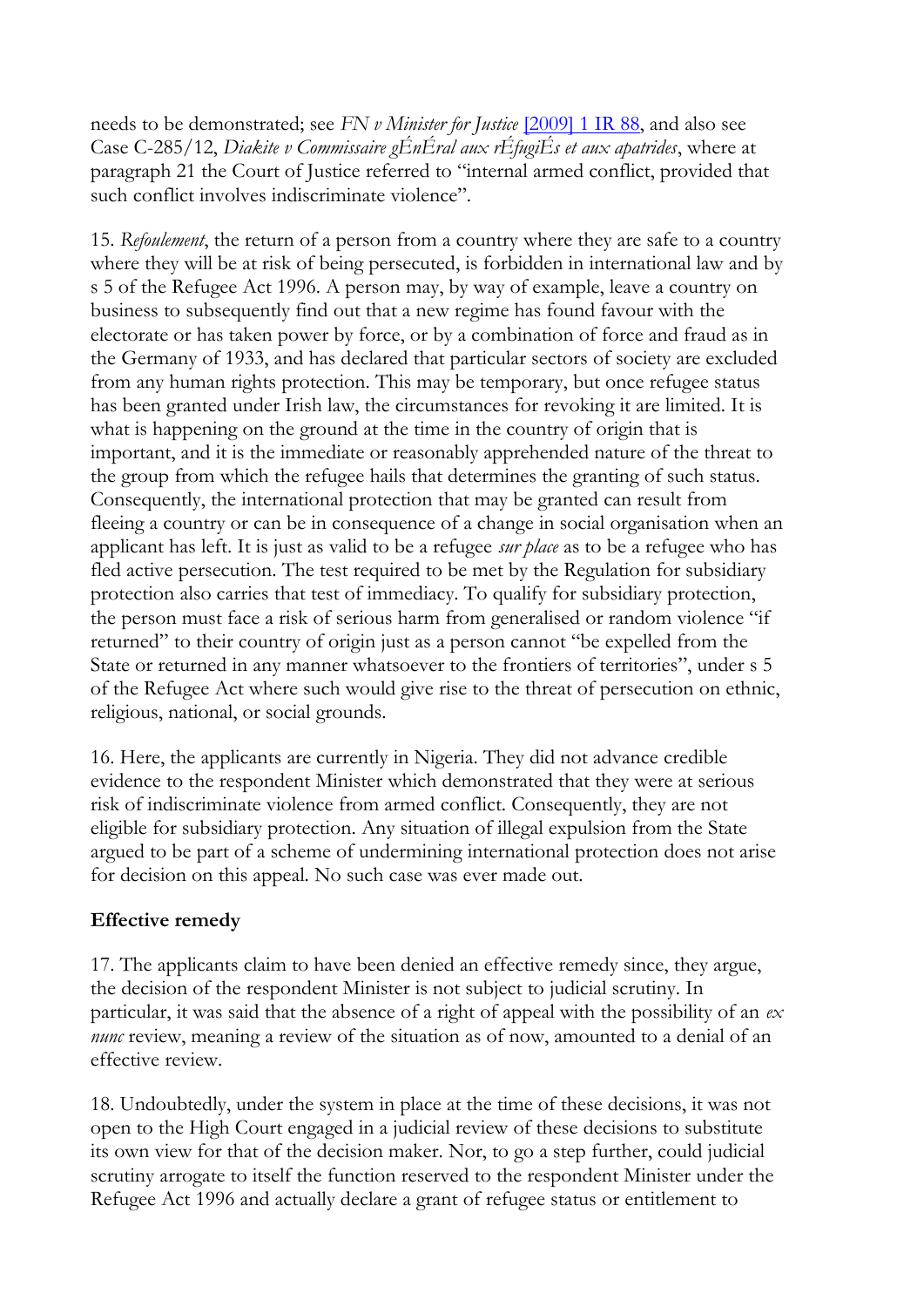subsidiary protection. That, however, does not mean that the powers of the High Court on review are shorn of responsibility to quash decisions that offend fundamental reason and common sense. In contrast to some other jurisdictions which follow a Roman law model, the High Court exercising its power of judicial review does not act as a court of correction. The powers of the High Court cannot be isolated from its function in analysis and in returning the original issue to the competent administrative or quasi-judicial body for reconsideration.

19. The traditional view of judicial review is that it relates solely to procedure and to jurisdiction. The theory behind the ability of the High Court to quash decisions that were unreasonable was that no administrative or quasi-judicial body had jurisdiction to make decisions contrary to fundamental reason. In the field of refugee law, since the early 1980s, there had been a debate regarding the application of this principle to international protection applications, and as to whether a form of heightened, or anxious, scrutiny ought to be applied. This debate met with some favour among judges. In *FN*, it was noted that there was strong evidence for the proposition that judges, in considering decisions taken pursuant to the Refugee Act 1996, exercise a heightened level of scrutiny when compared to other forms of judicial review. Charleton J said he did not think it would be fair to "the principle of the primary importance of human rights" to apply the ordinary test set out in *O'Keeffe v An Bord Pleanála* [1993] 1 IR 39 when reviewing the Minister's decision as to the situation in the applicant's country of origin and the availability of protection within that territory. He said at paragraph 57:

> Rather, it seems to me, that a decision on the country of origin of an applicant and the availability of protection within its territory should be scrutinised if a judicial review is taken and the decision should only stand if it be a rational one that is fairly supported by the country of origin information. That, it seems to me, is what Council Directive No. 2005/85/EC, the procedures Directive, is seeking to achieve when placing on the examining bodies and member states the responsibility in making objective and impartial decisions based on precise and up to date information from reliable sources.

20. However, the concept of anxious scrutiny was not adopted unilaterally. Doubts were expressed by a number of judges about the merits of departing from the standard *O'Keeffe* test and the vagueness of the term "anxious scrutiny". In *Nascimento v The Minister for Justice* [2011] 1 IR 1, Dunne J said at paragraph 102:

> It seems to me that courts are not applying a test of "anxious scrutiny" so much as determining where the balance lies in relation to competing rights. For example in asylum cases, the State has a right to control immigration but an asylum seeker has a right not to be returned to a country where he could be subjected to breaches of human rights. In such cases, the courts will examine the decision concerned with great care and will determine where the balance lies having regard to the competing rights involved. It is likely that in a case where there is a real risk of a breach of an individual's human rights, the courts will attach great weight to that fact but ultimately it seems to me that the test has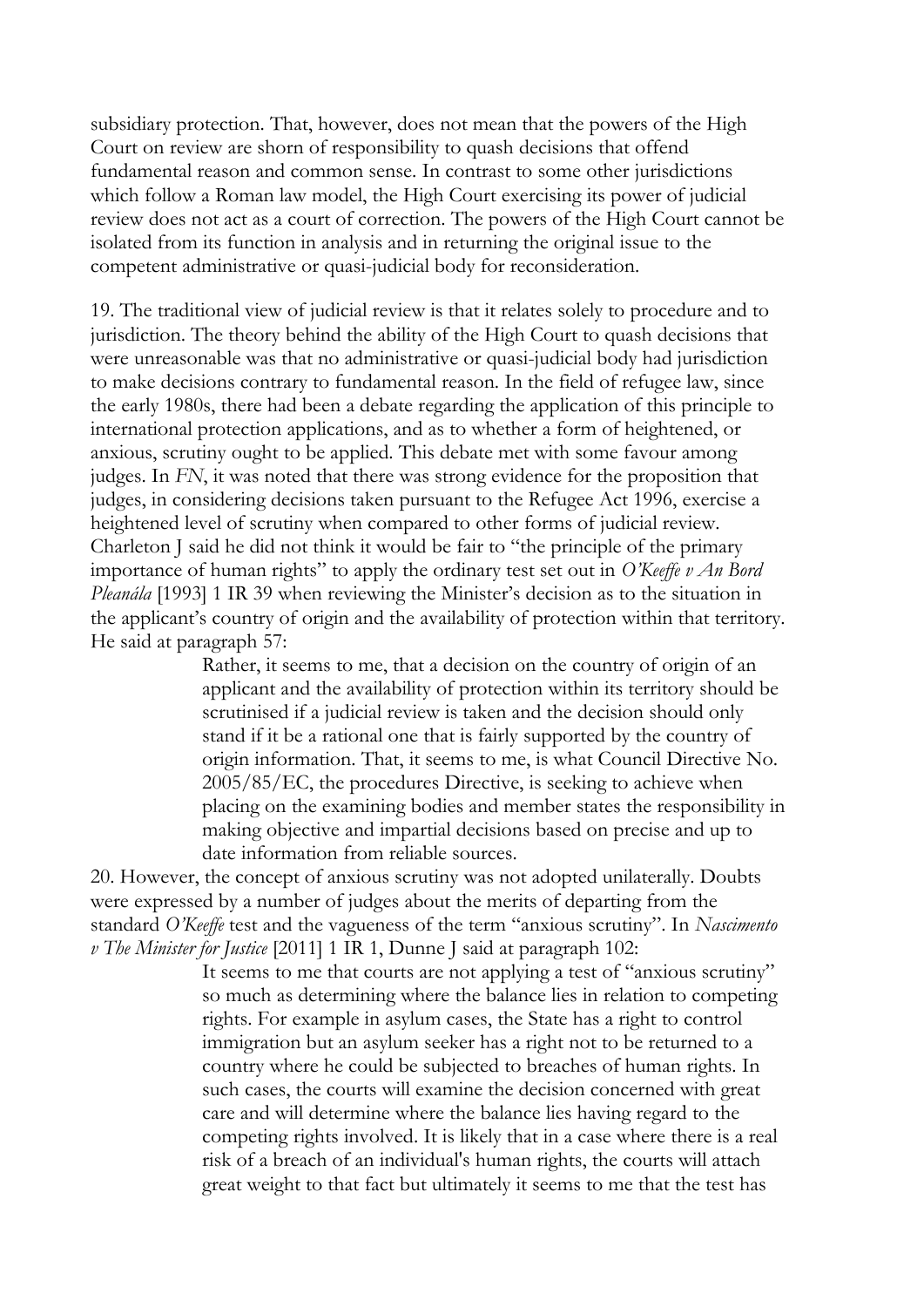to be whether the relevant decision at issue is unreasonable or irrational.

21. This matter was resolved by this Court in *Meadows v Minister for Justice* [\[2010\] 2 IR](http://www.bailii.org/cgi-bin/redirect.cgi?path=/ie/cases/IESC/2010/S3.html)  [701.](http://www.bailii.org/cgi-bin/redirect.cgi?path=/ie/cases/IESC/2010/S3.html) In that international protection appeal, there a judicial review of refusal of refugee status, it was held that the proportionality of the decision could be reviewed in the context of the rationality of that decision. Denham J at paragraphs 142-143 held that the prior formulation of the test had set out "broad principles" which form "the general test". The *O'Keeffe* principles were a narrower aspect of that test and apply where the decision was taken by a technical or skilled or professional decision maker in the area of that special technical or skilled knowledge. The "general test", she said, comprised the following relevant factors at paragraph 144:

(i) in judicial review the decision-making process is reviewed;

(ii) it is not an appeal on the merits;

(iii) the onus of proof rests upon the applicant at all times;

(iv) in considering the test for reasonableness, the basic issue to determine is whether the decision is fundamentally at variance with reason and common sense;

(v) the nature of the decision and decision maker being reviewed is relevant to the application of the test;

(vi) where the legislature has placed decisions requiring special knowledge, skill, or competence, for example as under the Planning Acts, with a skilled decision maker, the court should be slow to intervene in the technical area;

(vii) the court should have regard to what Henchy J. in *The State (Keegan) v.*

*Stardust Compensation Tribunal* referred to as the "implied constitutional limitation of jurisdiction" in all decision making which affects rights. Any effect on rights should be within constitutional limitations, should be proportionate to the objective to be achieved. If the effect is disproportionate it would justify the court setting aside the decision.

22. In *Meadows,* the concept of proportionality was held to operate within the confines of the irrationality test. As Murray CJ held at paragraph 57-58:

> In examining whether a decision properly flows from the premises on which it is based and whether it might be considered at variance with reason and common sense I see no reason why the court should not have recourse to the principle of proportionality in determining those issues. It is already well established that the court may do so when considering whether the Oireachtas has exceeded its constitutional powers in the enactment of legislation. The principle requires that the effects on, or prejudice to, an individual's rights by an administrative decision be proportional to the legitimate objective or purpose of that decision. Application of the principle of proportionality is in my view a means of examining whether the decision meets the test of reasonableness.

23. It remains the case that where the principle of proportionality is relevant, as it is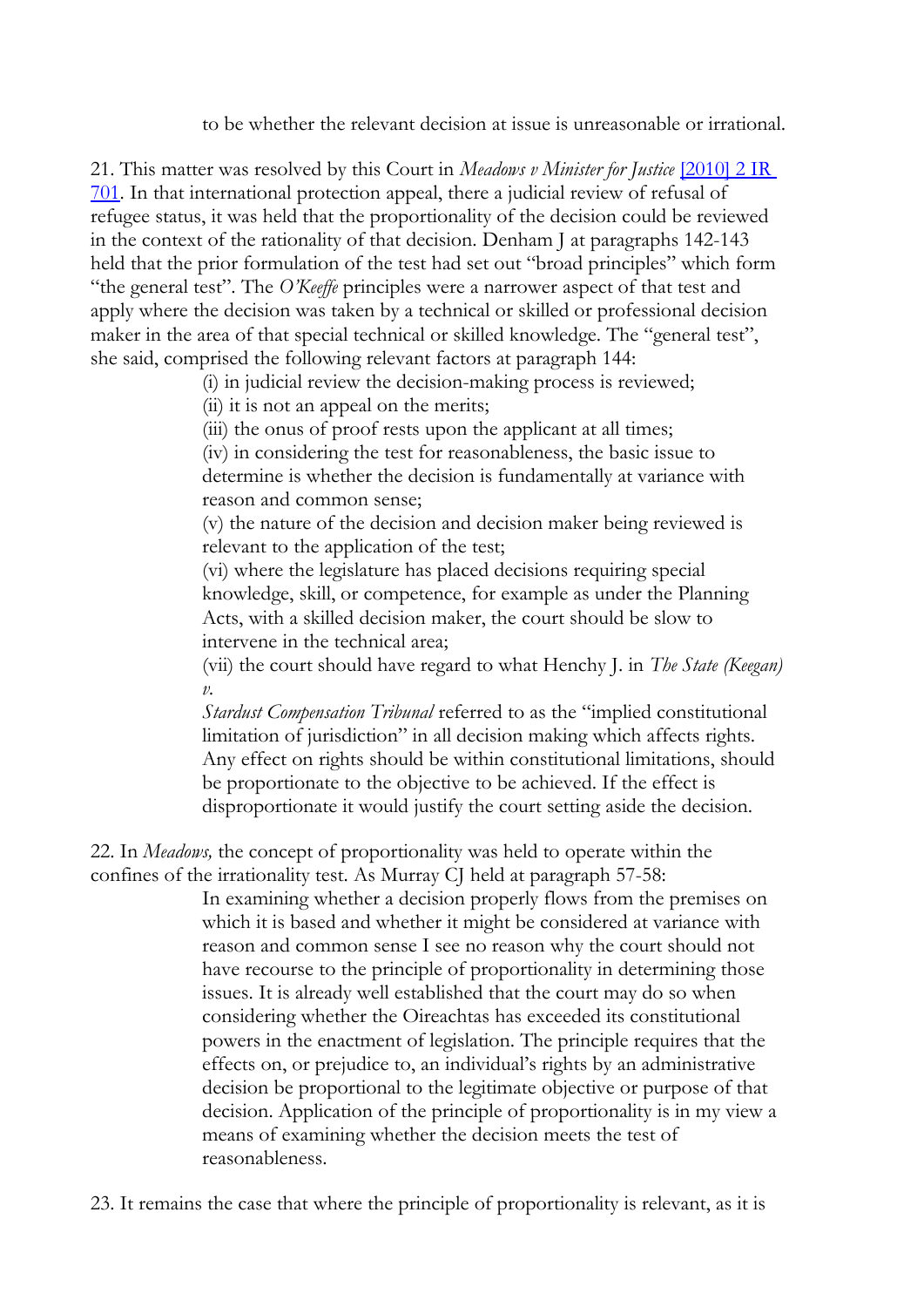claimed to be by these applicants, the onus rests on an applicant to establish that the decision is disproportionate. Denham J agreed that there is an underlying harmony between the test of proportionality and the test of reasonableness. At paragraph 141, she stated that:

> The nature of the proportionality test is that, as described above, it must be rationally connected to the objective; not arbitrary, unfair, or irrational. The inherent similarity may be seen in the requirement in *O'Keeffe* … that the decision not be irrational, or at variance with reason or common sense.

24. Similarly, at paragraph 448, Fennelly J found that the application of the principle of proportionality could provide "a sufficient and more consistent standard of review, without resort to vaguer notions of anxious scrutiny." He held that the "underlying facts and circumstances of cases can and do vary infinitely", but that the irrationality test would be "sufficiently responsive to the needs of any particular case."

25. It suffices to note that in *NM v The Minister for Justice, Equality and Law Reform*  [\[2016\] IECA 217,](http://www.bailii.org/ie/cases/IECA/2016/CA217.html) Hogan J analysed the origin of the reasonableness rule, its development in the *Meadows* decision and the manner of its application in various decisions of the High Court since that time, including *ISOF v Minister for Justice, Equality and Law Reform* [\[2010\] IEHC 457,](http://www.bailii.org/ie/cases/IEHC/2010/H457.html) and concluded that judicial review was an effective remedy. While limitations, principally the unavailability of a power to substitute findings of fact and only having the ability to annul a decision, circumscribed the role of the High Court in judicial review, nonetheless Hogan J found at paragraph 42 that there was vested in the role of the judge the ability to "subject the reasons of the decision maker to thorough review." In *NM*, at paragraph 56, Hogan J noted that the Court of Justice, in Case C-69/10, *Diouf v Ministre du Travail, de l'Emploi et de l'Immigration,* had held that the effective remedy requirements of Article 39 of the Procedures Directive (2005/85/EC) did not require Member States to prescribe a particular form of remedy provided that:

…the legality of the final decision adopted in an accelerated procedure and, in particular, the reasons which led the competent authority to reject the application for asylum as unfounded - may be the subject of a thorough review by the national court, within the framework of an action against the decision rejecting the application.

26. In *NM,* Hogan J held that post-*Meadows*, judicial review was sufficiently flexible to accommodate the "thorough review" requirements of *Diouf,* even if the earlier "no evidence" standard required by *O'Keeffe* would not. There is, however, no authority for any wider proposition to the effect that only a right of appeal from the Minister's decision would amount to an effective remedy in this context, and *Diouf* is an authority to the contrary. In the absence of any express provision in the Directive itself requiring Member States to provide for a right of appeal, as distinct from judicial review or something approximating to judicial review, any other conclusion would seem at variance with the fundamental principle of EU law of national procedural autonomy. Thereby, Member States are entitled to determine their own legal procedures, subject to the principles of equivalence and effectiveness. While the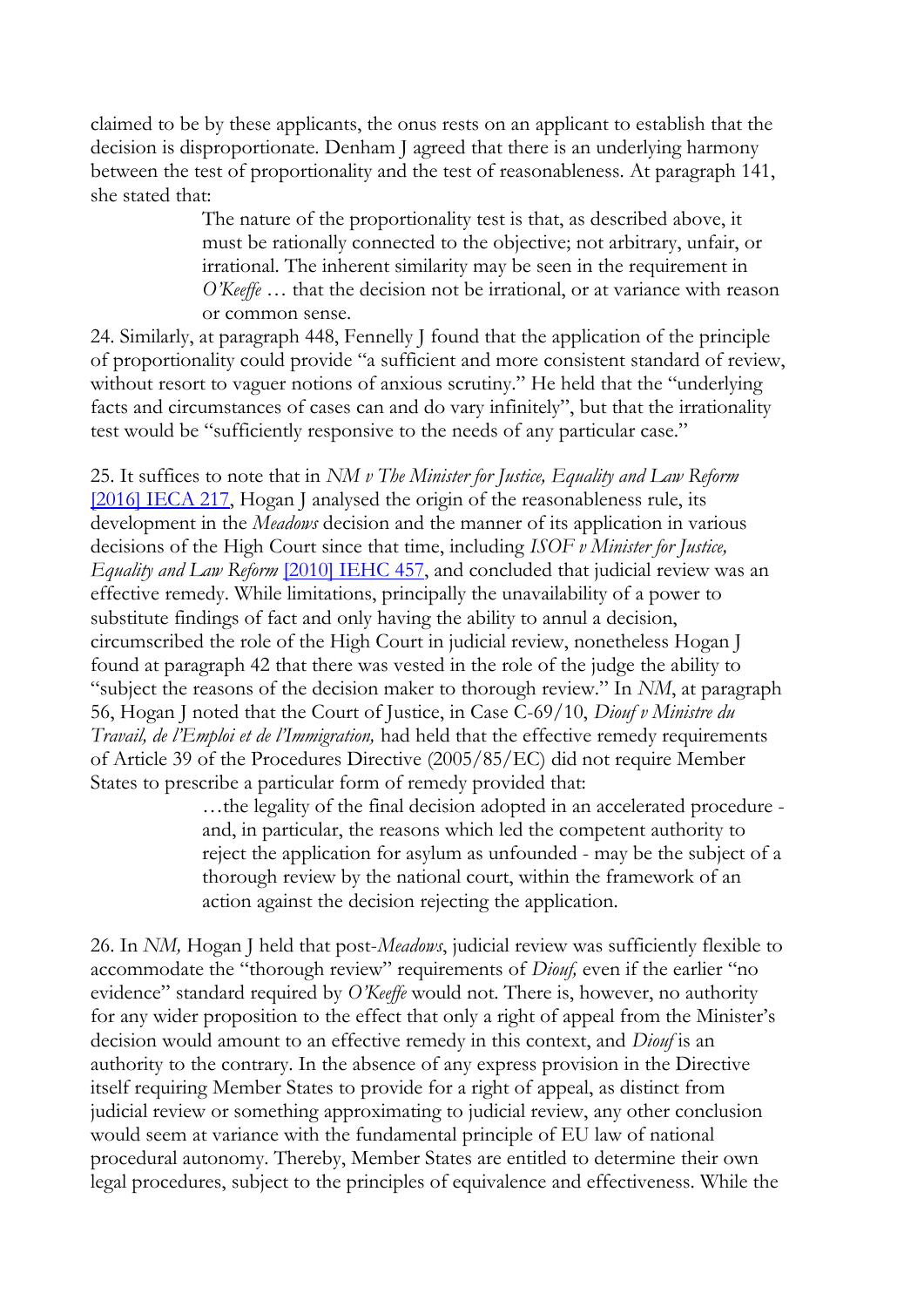full extent of the interaction of proportionality in decision making with the duty to act reasonably, as cast on administrative and quasi-judicial bodies, should await scrutiny in an appropriate case, every case remains fact specific. On this appeal, there was no fact demonstrated in any decision affecting the applicants as being so unreasonable as to require it to be quashed or so lacking in proportion to the evidence presented as to fail to be reasonable in itself.

27. A point in the notice of appeal claiming that s 3(1) of the Immigration Act 1999 enabling deportation "is unconstitutional insofar as it requires" the respondent Minister "when making such a deportation order to regard such order as indefinite" was not argued. In any event, statutory provisions must be read in context. Here, the relevant context is the entitlement to revoke a deportation order which is also vested in the respondent Minister under s 3(11) of the same Act. That point has, in any event, been determined by this Court in *Sivsivadze v Minister for Justice* [2016] 2 IR 403.

## **Right to be heard**

28. The structure of the procedure for applying for international protection under the legislative scheme in Ireland has been that all persons who wish to apply for subsidiary protection must, in the first instance, be an individual "who does not qualify as a refugee". To reach the stage of applying for the right to remain in Ireland because of non-persecutory violence in the country of origin, an applicant will already have made a written application claiming refugee status to the Refugee Applications Commissioner, have been heard by that body orally, will usually have put in a notice of appeal to the Refugee Appeals Tribunal and will have, save in exceptional cases, been granted a complete rehearing of their case. Under the bifurcated system that has historically been in operation, which has now changed to a unitary procedure, an application for subsidiary protection came when the respondent Minister continued into a consideration as to whether to order deportation. As in the procedure in this case, it was then that an applicant was written to giving him or her an opportunity to seek leave to remain on humanitarian grounds or to seek subsidiary protection, or, as was common, both.

29. In *MM v Minister for Justice and Law Reform* [2013] 1 IR 370, a reference had been made by Hogan J to the Court of Justice of the European Union regarding the duty of cooperation required by the respondent Minister in a subsidiary protection application, as to whether a draft of any possible adverse decision had to be supplied to the applicant for comment prior to its formal adoption. In answering that question, the Court of Justice of the European Union also commented on the extent to which the State was obliged to give an applicant a separate opportunity to be heard wherever an application for subsidiary protection was made; Case C-277/11, *MM v Minister for Justice, Equality and Law Reform*, 22 November 2012. At paragraphs 91-92 of that judgment, the Court of Justice commented that where a Member State had chosen to establish two separate procedures, one after the other, for examining asylum applications and subsidiary protection applications, it remained "important that the applicant's right to be heard, in view of its fundamental nature, be fully guaranteed in each of those two procedures." Given that the nature of refugee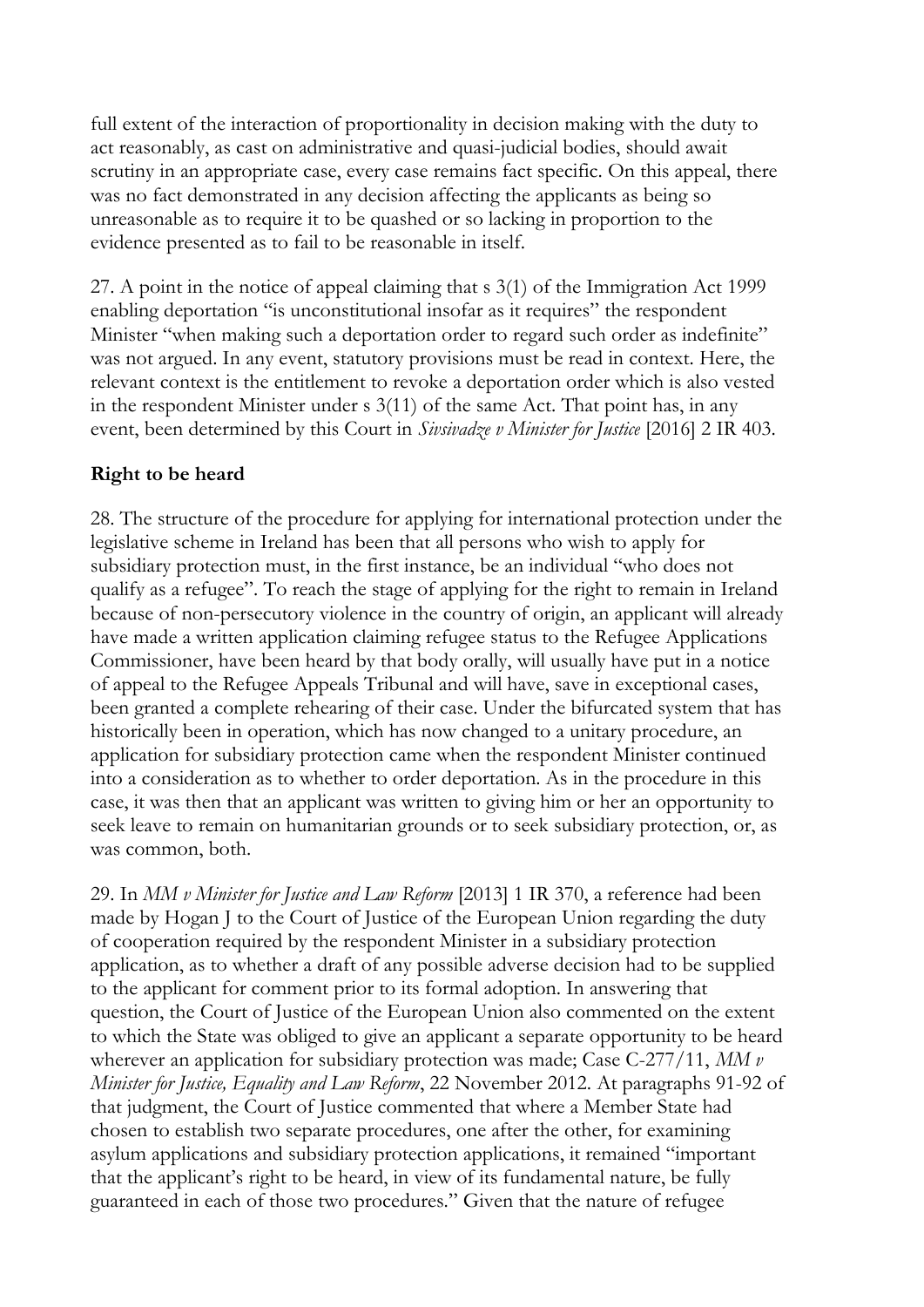protection and "subsidiary protection status are different", it would not be enough to simply rely on any hearing up to that point or documentation thereto supplied. At paragraph 95, the Court stated:

> …however, in the case of a system such as that established by the national legislation at issue in the main proceedings, a feature of which is that there are two separate procedures, one after the other, for examining applications for refugee status and applications for subsidiary protection respectively, it is for the national court to ensure observance, in each of those procedures, of the applicant's fundamental rights and, more particularly, of the right to be heard in the sense that the applicant must be able to make known his views before the adoption of any decision that does not grant the protection requested. In such a system, the fact that the applicant has already been duly heard when his application for refugee status was examined does not mean that that procedural requirement may be dispensed with in the procedure relating to the application for subsidiary protection.

30. The meaning of this was unclear. In the *MM* case, applying that judgment, Hogan J ruled at paragraph 47, that in order "for the hearing before the Minister to be effective in the sense understood by the European Court of Justice", an applicant would be entitled to comment on any adverse credibility finding, be given a fresh opportunity to revisit matters bearing on subsidiary protection, and be given an opportunity for a fresh assessment of his or her credibility. This ruling was no more than an application of what the changed legal situation seemed to demand. Prior to this ruling of the Court of Justice of the European Union, the legal requirement for a fresh hearing when a subsidiary protection application was made following a failed application for refugee status was summarised by Cooke J in *ND v Minister for Justice and Law Reform* [\[2012\] IEHC 44.](http://www.bailii.org/ie/cases/IEHC/2012/H44.html) Cooke J, at paragraph 14, had therein held that a requirement on the respondent Minister "to reconsider the same facts or events and decide whether they should be considered plausible or credible in the light of explanations given in the application for subsidiary protection" would be to effectively "convert an application for subsidiary protection into a form of a second appeal against the refusal of a declaration of refugee status." This, the judge stated at paragraph 15, would "lead to an inherently contradictory result that in a case where an asylum claim based on past persecution" had been rejected on credibility grounds, the challenge "to those findings made in an application for subsidiary protection would require the Minister to decide not whether the applicant was eligible for that protection but whether the applicant was a refugee." An issue that arose was as to the extent of such rights and whether they were applicable in every circumstance where a person had failed in an application for refugee status on credibility grounds. In other words, where an applicant gave an account of persecution or of being subjected to violence in their country of origin which was simply disbelieved, the question was whether a full oral hearing had to be held in every case, or whether a written procedure might suffice.

31. Following a further reference to the Court of Justice of the European Union, this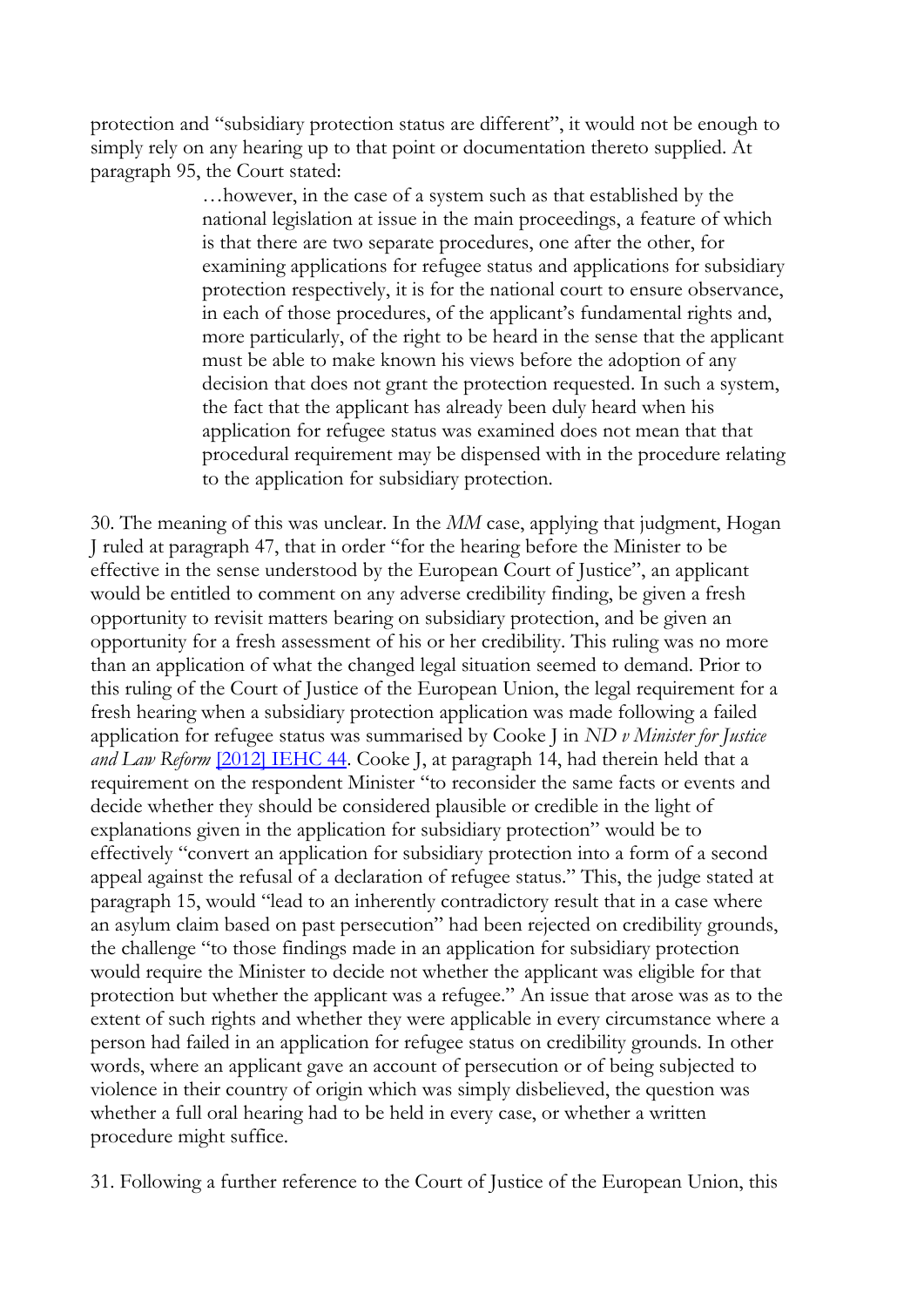time by this Court on 24 November 2014, in the *MM* case, the question was asked: Does the "right to be heard" in European Union law require that an applicant for subsidiary protection, made pursuant to Council Directive 2004/83/EC, be accorded an oral hearing of that application, including the right to call or cross-examine witnesses, when the application is made in circumstances where the Member State concerned operates two separate procedures, one after the other, for examining applications for refugee status and applications for subsidiary protection, respectively?

32. The nature of the right to be heard might call for either a written procedure or an oral procedure. The Court of Justice answered that question by stating that this was dependent on the circumstances. It would be necessary, according to paragraphs 49- 50 of the judgment, to arrange an interview:

> …if the competent authority is not objectively in a position — on the basis of the elements available to it following the written procedure and the interview with the applicant conducted when his asylum application was examined — to determine with full knowledge of the facts whether substantial grounds have been shown for believing that, if returned to his country of origin, he would face a real risk of suffering serious harm, and whether he is unable, or, owing to such risk, unwilling, to avail himself of the protection of that country.

33. The purpose of such an interview would be to allow "the competent authority to question the applicant regarding the elements which are lacking for the purpose of taking a decision on his application". In essence, this must refer to the risk of serious harm resulting not from persecution, but from a general state of lawlessness and violence within the country of origin. This is made apparent from paragraph 51 of the judgment:

> An interview must also be arranged if it is apparent — in the light of the personal or general circumstances in which the application for subsidiary protection has been made, in particular any specific vulnerability of the applicant, due for example to his age, his state of health or the fact that he has been subjected to serious forms of violence — that one is necessary in order to allow him to comment in full and coherently on the elements capable of substantiating that application.

34. Answering the question posed by the Supreme Court, the Court of Justice of the European Union ruled:

> The right to be heard, as applicable in the context of Council Directive 2004/83/EC of 29 April 2004 on minimum standards for the qualification and status of third country nationals or stateless persons as refugees or as persons who otherwise need international protection and the content of the protection granted, does not require, as a rule, that, where national legislation, such as that at issue in the main proceedings, provides for two separate procedures, one after the other, for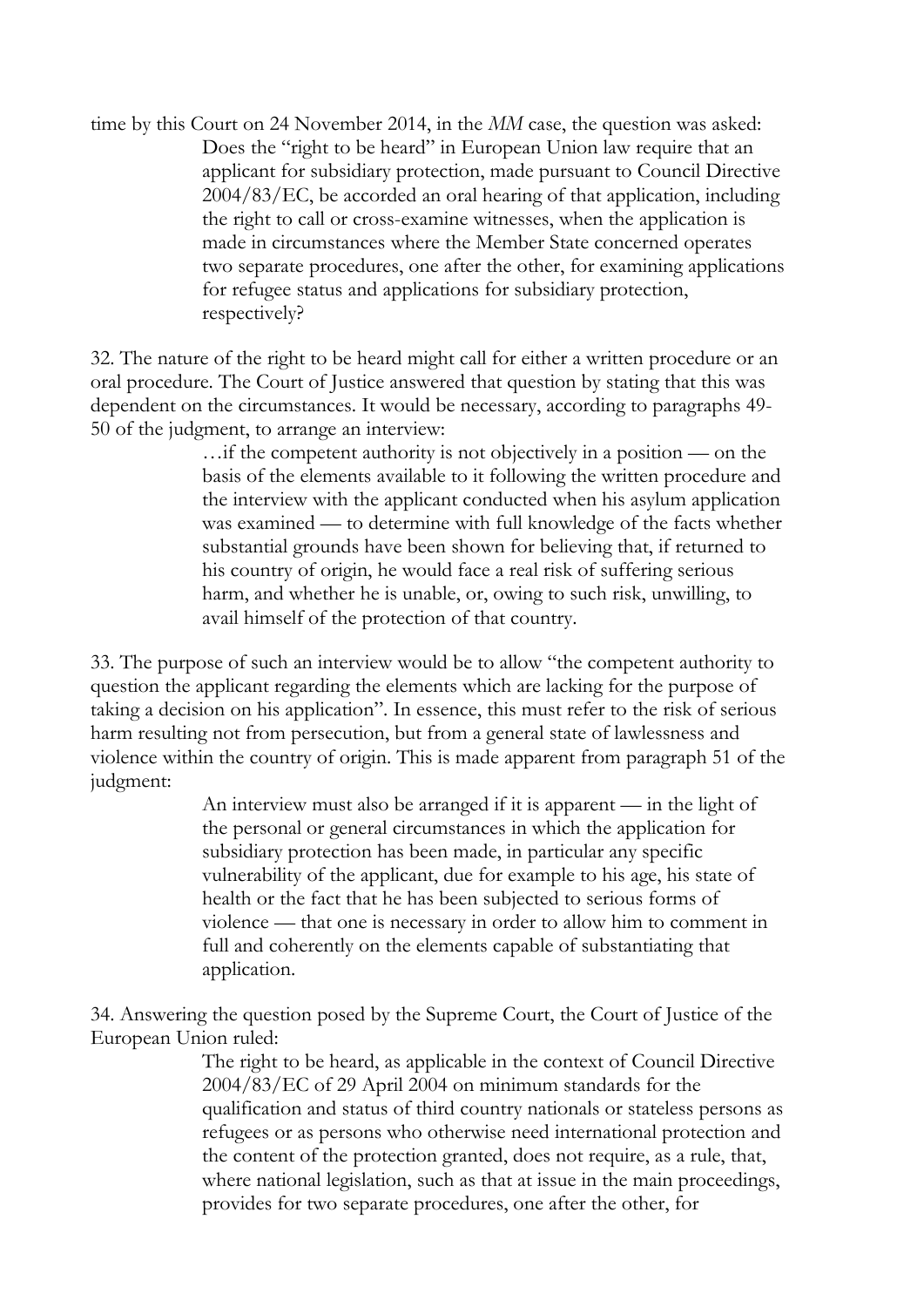examining applications for refugee status and applications for subsidiary protection respectively, the applicant for subsidiary protection is to have the right to an interview relating to his application and the right to call or cross-examine witnesses when that interview takes place.

An interview must nonetheless be arranged where specific circumstances, relating to the elements available to the competent authority or to the personal or general circumstances in which the application for subsidiary protection has been made, render it necessary in order to examine that application with full knowledge of the facts, a matter which is for the referring court to establish.

35. Thus, it would seem that it is not required "as a rule" in a bifurcated system, such as that operated in this jurisdiction until recently, that there should be two separate procedures which involve "the right to an interview relating" to an applicant's claim that he or she is entitled to subsidiary protection.

36. The question as to an entitlement to an oral procedure on applying for subsidiary protection after there has been, as in this case, two prior oral procedures concerning the circumstances giving rise to a claim for refugee status, is said by the Court of Justice to be dependent upon any claim of "specific vulnerability of the applicant, due for example to his age, his state of health or the fact that he has been subjected to serious forms of violence". While this does not necessarily indicate a definitive statement of the categories involved, it is a guide to examining whether there are "personal or general circumstances" which need to be brought out by way of an oral hearing.

37. Here, there were no such circumstances. The applicant mother indicated a claim which fell down on analysis in terms of the belief which any reasonable person might hold as to whether what she asserted was credible. There is nothing to suggest that a further interview, following the interview that had already taken place and the appeal hearing, might have suggested anything different or further that required another oral procedure. Were such to be required, the place to request it would have been in the letter responding to that of the respondent Minister seeking submissions as to why a deportation order should not be made. That was not done. Even still, it is important to examine such documents to see whether it might reasonably give rise to the necessity for another oral interview on the basis of what is asserted. In this case, at least, that cannot be asserted.

# **Other arguments**

38. Whether in writing or orally, other arguments have been made including the entitlement of a general right of appeal of any administrative or quasi-judicial decision, arising under the Constitution. While some such appeals arise, it often appears randomly or by way of reflection as to the nature of the importance involved in such decisions, embracing such disparate activities as the refusal of a driving licence and a practical driving test along with rulings under the Social Welfare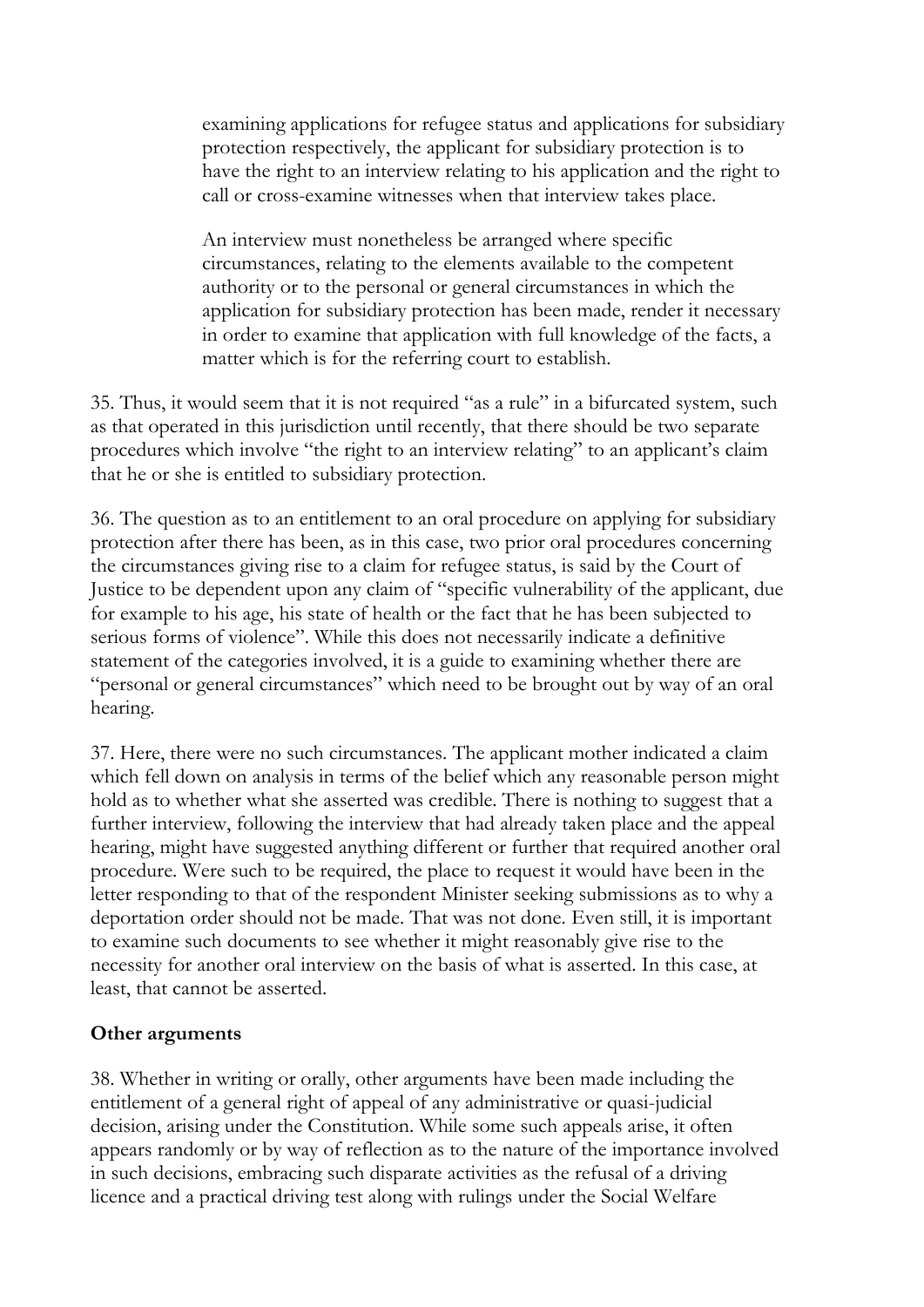Consolidation Act 2005, there has been insufficient argument on this issue to attract a ruling. This Court has already ruled that in the circumstances of this particular case, there is an effective remedy under Article 47 of the Charter of Fundamental Rights of the European Union. It is also hard to see it as potentially convincing that any greater rights can derive from an account of alleged violence found not to be credible by virtue of a requirement to make such a decision *ex nunc*, meaning from this point in time, under Directive 2013/32/EU of 26 June 2013 on common procedures for granting and withdrawing international protection. Here, the argument advanced was that the right to an effective remedy, under a Directive which Ireland has opted out of, includes a duty under Article 46 to carry out "a full and *ex nunc* examination of both facts and points of law, including, where applicable, an examination of the international protection needs pursuant to Directive 2011/95/EU, at least in appeals procedures before a court or tribunal of first instance."

39. What is important in this analysis is the careful scrutiny of the case made by the applicants, the lack of any personal documentation to support it, its rejection by two tribunals after oral hearings and the reiteration of the same case, albeit with extra material in relation to the alleged corruption inherent in the country of origin's police force, when the applicants sought leave to remain on humanitarian grounds and applied to the respondent Minister for subsidiary protection.

#### **Result**

40. In the result, the judgment of Cooke J at first instance should be affirmed.